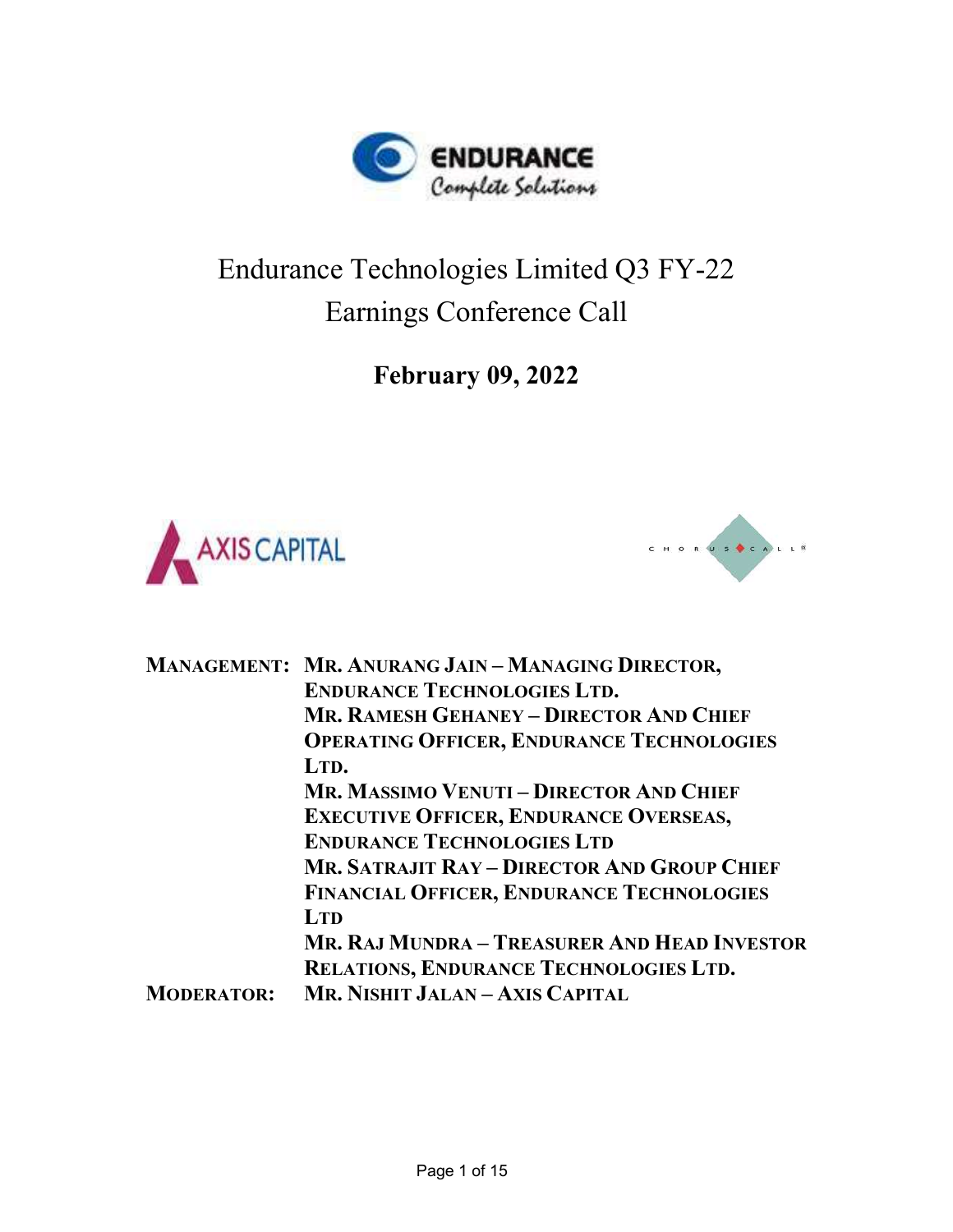Moderator: Ladies and gentlemen, good day and welcome to the Endurance Technologies Limited Q3 FY22 Earnings Conference Call hosted by Axis Capital Limited. As a reminder, all participant lines will be in the listen only mode and there will be an opportunity for you to ask questions after the presentation concludes. Should you need assistance during the conference, please signal an operator by pressing "\*" then "0" on your touchtone telephone. Please note that this conference is being recorded. I now hand the conference over to Mr. Nishit Jalan from Axis Capital. Thank you and over to you sir.

Nishit Jalan: Thank you so much. Good morning, everyone. Welcome to O3 FY22 Results Conference Call of Endurance Technologies. From the management team we have with us, Mr. Anurang Jain – Managing Director; Mr. Ramesh Gehaney – Director and COO, Mr. Massimo Venuti – Director and CEO, Endurance Overseas Business, Mr. Satrajit Ray – Director and Group CFO and Mr. Raj Mundra – Treasurer and Head Investor Relations. I will now hand over the call to Mr. Jain for his opening remarks, post which we can start the Q&A. Over to you Mr. Jain.

Anurang Jain: Thank you and good morning to everybody. I would like to share details of how we have done in the third quarter of this financial year in the first nine months also of this financial year FY22. In India in the third quarter of FY22 as per SIAM data, the two-wheeler industry sales de-grew by 19.7% compared to the previous financial year. Scooters de-grew by 25.87% and motorcycles de-grew by 16.38%. The automotive industry as a whole in India had a de-growth of 17.2%. In Europe in Q3, there was a de-growth of 23.4% in the European Union Automotive sales.

> On the financials, I will briefly talk to you about the third quarter of FY22 and then the first nine months of FY22. During Q3, our consolidated total net income was Rs.18,965.89 million as compared to Rs.20,467.03 million in Q3 of the previous year. Consolidated EBITDA was Rs.2,106.74 million as compared to Rs.3579.71 million in Q3 of FY21, consolidated EBITDA margin was at 11.1%. The net profit was Rs.946.36 million at 5%. There was no Maharashtra state mega project incentive in Q3 of FY 22. There was no net debt as there was a positive cash available of Rs.3785 million. During Q3 of FY22, our standalone total income was Rs.14,939.05 million as compared to Rs.15,320.49 million in Q3 of FY21. Standalone EBITDA was Rs.16 99.50 million as compared to Rs.2,632.90 million in Q3 of FY21. The EBITDA margin was at 11.4%. Standalone net profit was Rs.878.46 million at 5.9%. There was no Maharashtra state mega project incentive in Q3.

> The reasons for lower EBITDA margin percentage in India was due to the large commodity price increase, mainly in aluminum alloy and steel. There was no mega project incentive in Q3 of this year while Q3 FY21 had a mega project incentive of Rs.234 million. There was a drop in volumes in Q3 of FY21, leading to a loss of contribution on lower sales. In Q3, the two-wheeler industry as I mentioned earlier was down by 19.7% largely due to the chip shortage. As far as Europe is concerned, the low EBITDA margin has been deeply affected due to the high drop in passenger car volumes due to chip shortages, and a huge increase in power cost, which will be later explained by Mr. Massimo Venuti.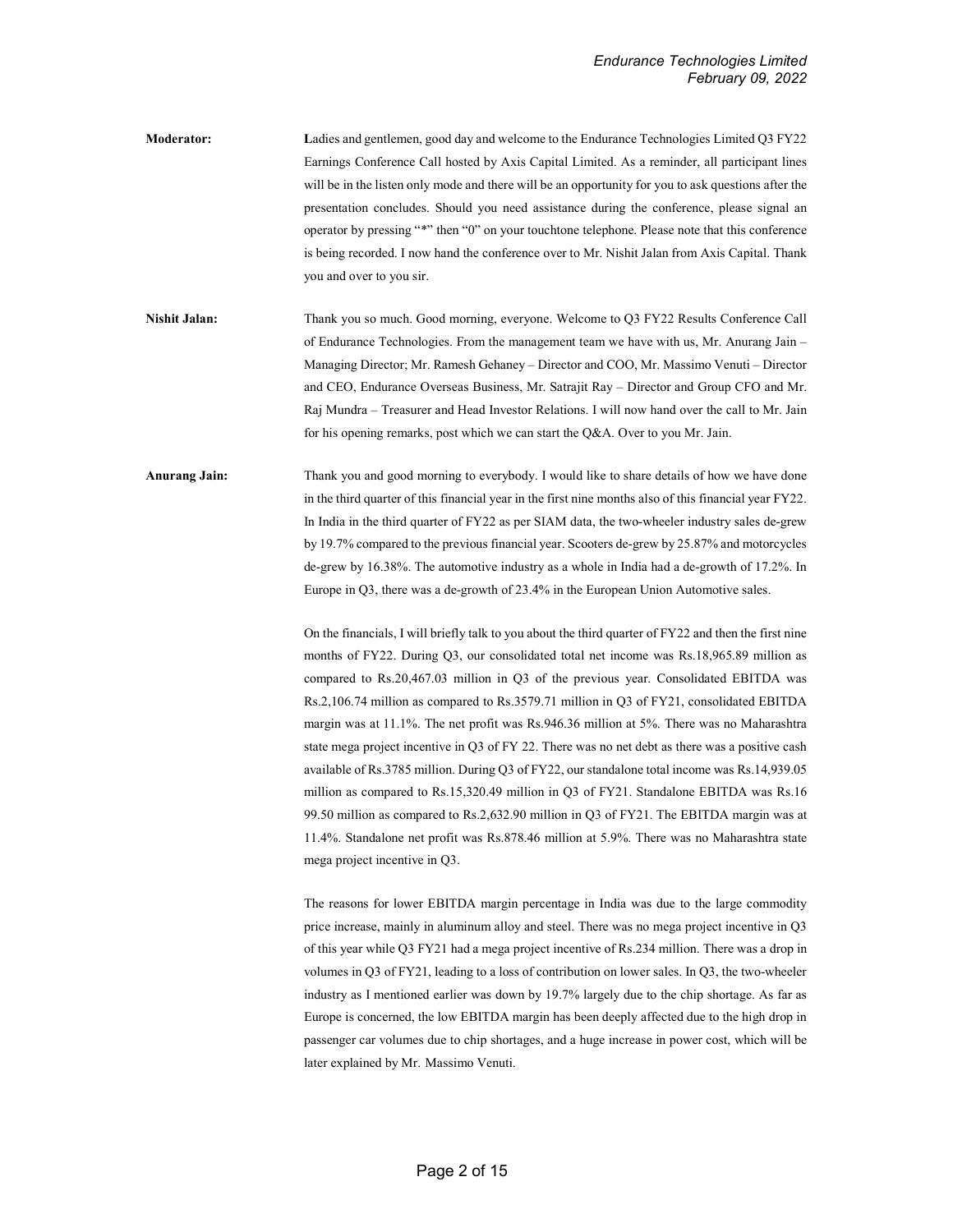During the first nine months of FY22 our consolidated total net income was Rs.54,987.02 million as compared to Rs.44,379.61 million in the first nine months of FY21. Consolidated EBITDA was at Rs.7,358.64 million as compared to Rs.7318.77 million in the first nine months of FY21. Consolidated EBITDA margin was at 13.4%, the net profit was at Rs.3,245.21 million at 5.9%. This includes the Maharashtra state mega project incentive of Rs.590.43 million for the first two quarters of this financial year. During the first nine months of FY22, our standalone total income was Rs 41574.16 million as compared to Rs.31,850.57 million in the first nine months of FY21. Standalone EBITDA was Rs.5465.87 million as compared to Rs.5,057.19 million in the first nine months of FY21. With an EBITDA margin of 13.1%. Standalone net profit was Rs.2,670.09 million at 6.4%. This includes the Maharashtra state mega project incentives of Rs.590.43 million in the first two quarters. There was no net debt and there was a positive cash available of Rs.2788 million. The detailed financials are available with the stock exchanges and on the Endurance website.

I would now like to share certain key points for the first nine months of this financial year.

- 1. In the first nine months of FY22, 75.6% of our consolidated total income, including other income came from Indian operations and the balance 24.4% came from our European operations.
- 2. In India in the first nine months of FY22 Rs. 5884 million of new business was won from OEMs other than Bajaj, which included HMSI, TVS, Hero MotorCorp, Royal Enfield, and Ather Energy. This included Rs.1390 million new orders for EVs, including Rs.530 million orders from Ather for brakes, and Rs.700 million orders for the Polarity Smart Bike, a company in Chakan, Pune for suspension and brakes. New order wins also includes non-automotive casting business of approximately Rs.1000 million for applications like gensets and 5g Telecom. These businesses will start in April 2022. I would like to mention that we have Rs.18,936 million worth of request for quotes from the OEMs.
- 3. We are happy to announce that we have added a new product vertical which is the drive shaft. The drive shaft is a high technology proprietary product in an automotive application. A drive shaft transforms the torque generated from an engine through its transmission to the wheels. The application is for three wheelers and four wheelers including some LCVs. The drive shaft is a product required for EVs also. It has lucrative margins and competition in India is mainly from GKN Driveline and Nexteer Automotive. The Indian drive shaft market is approximately Rs.20,000 million per annum for three-wheeler and four-wheeler applications.
- 4. We are starting business with Bajaj Auto in May 2022, and our new state-of-the-art plant is already set up in Waluj, Aurangabad. We are at an advanced stage of securing orders from TVS for three wheelers and from Mahindra for three wheelers and four wheelers, including for EV applications. We have already filed five patents to make the product superior to competition. Our shortened development times, competitive pricing, our world class manufacturing facility, and a strong supply chain is our USP which will help us in business growth in the future.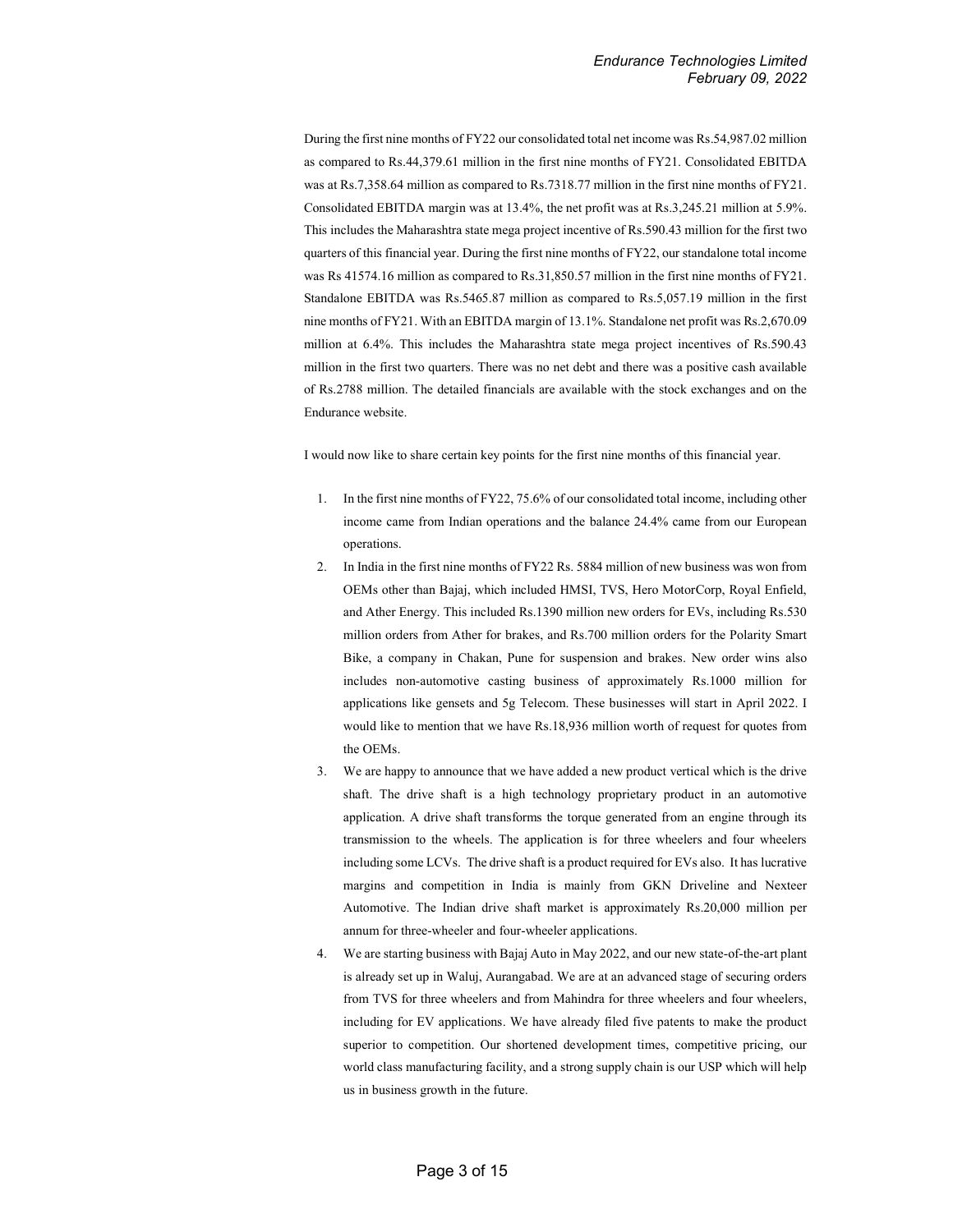- 5. At Endurance overseas, we have acquired 100% stake in a small company called Veicoli SRL. Veicoli SRL enables fleet operators to increase route efficiencies, enhance safety, optimize maintenance activity, and lower their fuel cost. This is done by monitoring vehicle movement, engine parameters and driving habits on Veicoli software platform. With this acquisition, we seek to expand our innovative solution offerings in the mobility sector in Europe.
- 6. I would like to mention that Endurance is focusing on more value add and profitable product mix in its future business, which includes:
	- a. braking, suspension and casting supplies to two and three-wheeler, EV OEMs, and startups.
	- b. 200 cc+ motorcycle brakes and clutch assemblies with help of acquisition of Adler and Grimeca in Italy in the year 2020. The 200 cc+ motorcycle brakes business has already started from October 2021 and the 200 cc+ motorcycle clutch business will start in the next financial year.
	- c. Paper base clutch assemblies, replacing cork based clutch assemblies for motorcycles with a higher value add.
	- d. Starting continuous variable transmissions or the automatic clutches for scooters. We are in advance stage with Hero MotoCorp where the testing has already been cleared.
	- e. We are also increasing the anti-lock brake systems or ABS business for 150 cc+ motorcycles with our collaboration partner being Beijing West Industries. . We have started supplies of ABS to Bajaj Auto from September 2021 onwards.
	- f. We are also increasing our business of 200 cc+ motorcycle inverted front forks and adjustable rear mono shock absorbers. This is with the help of our collaboration partners KTM AG. We are working with KTM to increase supply for on-road vehicles and also to start with off road motorcycles, higher technology inverted front forks and rear shock absorbers. We have made a three-year plan for it as the volumes will substantially increase over the next three years.
	- g. We are also focusing on fully finished machined castings as compared to raw casting and semi-finished castings for two wheelers, three wheelers and four wheelers.
	- h. As far as the brake assemblies are concerned this business is growing with addition of Bajaj, TVS, Royal Enfield, Yamaha, Hero MotoCorp and HMSI new business. We are increasing supplies of brake assemblies from 285,000 brake assemblies to 570,000 brake assemblies a month. And disks from 375,000 numbers a month to 675,000 numbers a month. By March 2022, we will have the capacities in place. Our second plant at Waluj, Aurangabad has already started operations.
	- i. In September 2021 we've also started supply of aluminum cylinder head low pressured die-castings at Pantnagar, Uttarakhand plant. This order is for 7,20,000 machined cylinder heads per annum.
	- j. As mentioned earlier, we have already started two-wheeler ABS assemblies from September 2021. I'm really happy to inform you that from this evening we are starting ABS assembly supplies to Royal Enfield also. Our plan is to reach a run rate of 400k ABS assemblies per annum by September 2022 which is currently affected due to the short supply of the ABS ECUs which are dependent on chips. As you may be aware,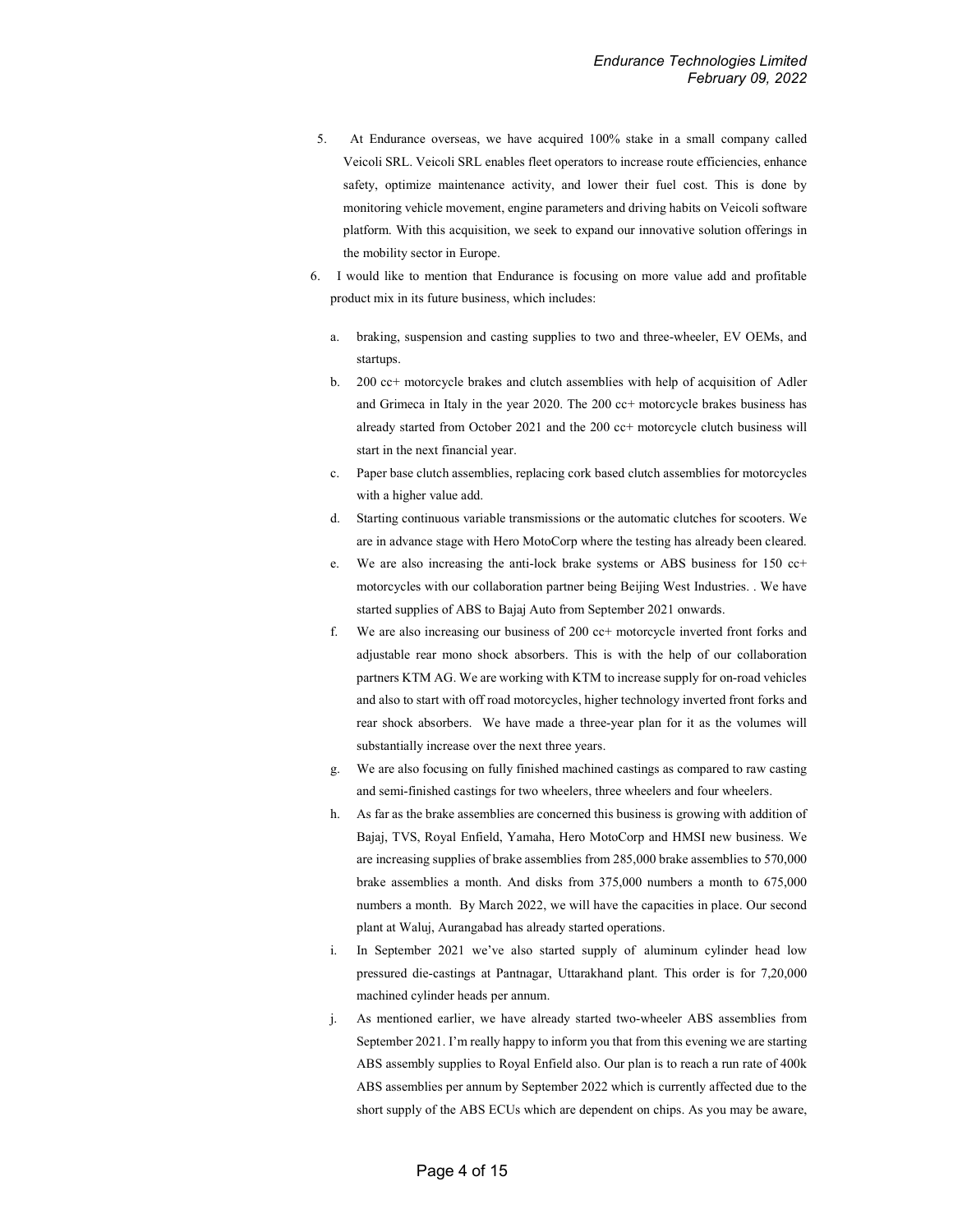competition is mainly from Bosch which controls the major market share in the Indian ABS motorcycle market, which requires approximately 3 to 3.5 million ABS assemblies per annum. There is a large business opportunity for Endurance as there are very few suppliers and all are foreign companies due to the high technology requirements.

- k. We also focus on supply of our products for EV two and three wheelers. We have already started supplies of brake assembly, suspension and aluminum castings for electric scooter and three-wheeler. Our focus is to supply our EV products for two and three wheelers with OEMs both existing and new, including Ola Electric, Ampere, Okinawa, Ultraviolette, Ather, and Hero Electric. We are also focusing on E-bicycles business, not the E-bikes but the E-bicycles, especially for our suspension and brakes. And we already in advanced talks with certain OEMs.
- l. Due to increased orders from Bajaj and Yamaha India and a new Rs.1446 million alloy wheel order from TVS, which we recently got, we have added a new plant at Chakan to help increase supplies from 240,000 numbers alloy wheels a month to 320,000 numbers alloy wheels a month. This plant will start operations in this month. The supply for TVS will start in June 2022.
- m. As far as Europe is concerned, in Q3 of FY22 we are happy to inform you that we have won €53.91 million business from Porsche, Daimler, CNH, BMW and Stellantis. This includes a recently won  $\epsilon$  40.5 million order for transmission housings for the mild hybrid and the full hybrid EV applications for Stellantis. This business will start in second half of 2023.
- n. I would also like to point out that Endurance both in India and Europe is actively pursuing its focus on gaining access to new technology and focusing on new products organic and inorganic growth.
- o. I would also like to mention the Endurance have entered two backward integration product areas which are import substitutes also, first is aluminum forging parts required for inverted front fork requirements. Endurance has entered into a technical collaboration with FGM Italy and supplies will start at our Aurangabad plant from this month.

The second product is wire braided hoses for ABS applications and mid and high-end bikes. This supply has already started from June 21 from Aurangabad plant. Both these products will help us in our future profitable growth.

- In the first nine months of this financial year, our aftermarkets sales grew by 50% from Rs.1917 million in the previous year to Rs. 2874 million in this financial year. We are exporting aftermarket parts to 30 countries and we are adding four more countries in the next financial year, most probably in the first quarter of the next financial year. As mentioned earlier, we also started trading in two and three-wheeler tyres for both India market and exports.
- q. The export sales for India standalone business increased by 22.7% from Rs.1162.41 million in the first nine months of FY21 to Rs.1426.12 million in the first nine months of this financial year.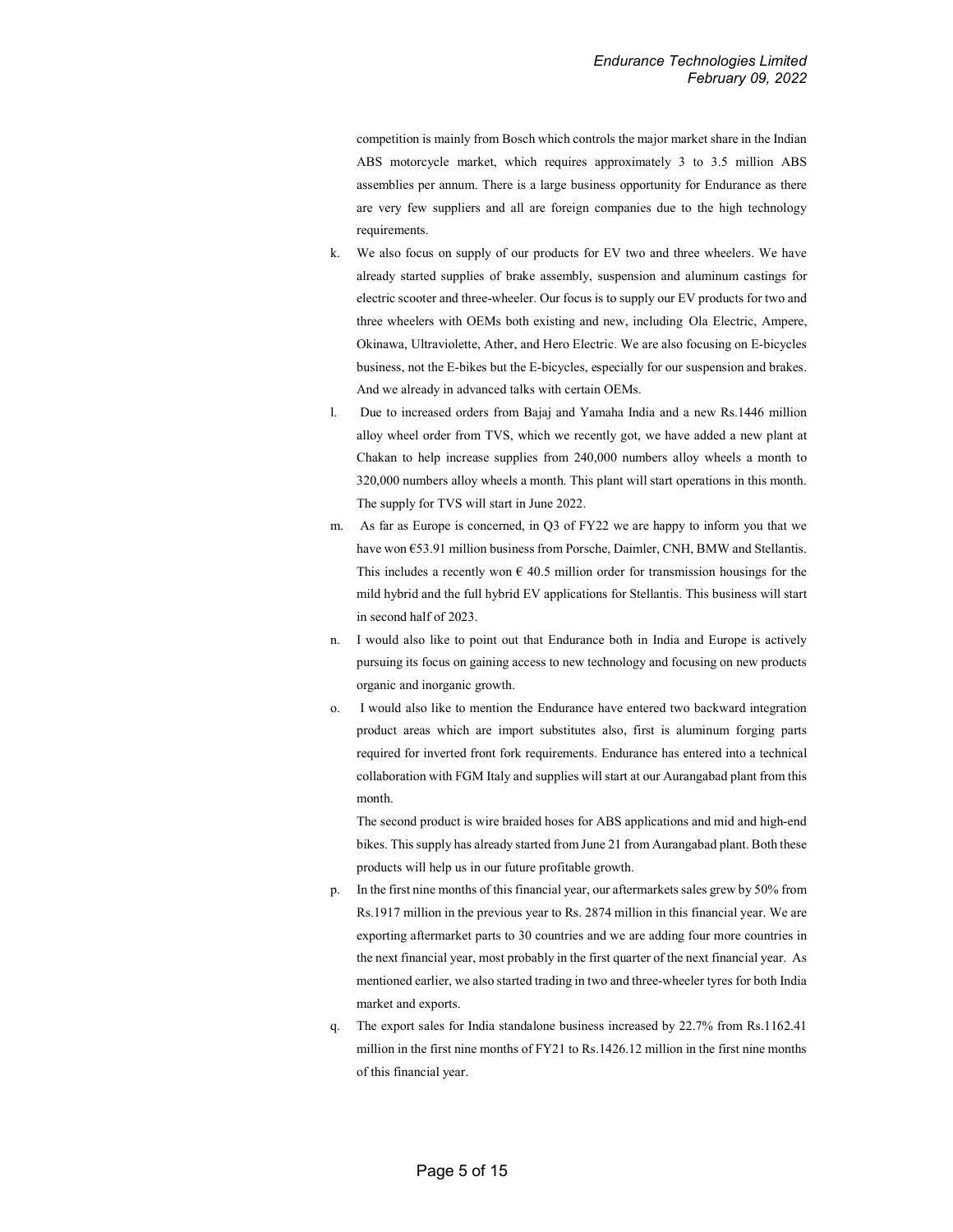On the environment front, I would especially like to mention that Endurance is striving to being carbon neutral in its plants by effective use of solar power and wind power, creating carbon sinks by driving tree plantations and thereby creating dense forests and driving use of natural gas and LPG in place of electric power and furnace oil. The focus is on lowering hazardous waste generation and to achieve zero waste to landfill.

At Endurance it will be a continuous endeavor to grow through organic and inorganic growth, with a focus on technology up-gradation, quality improvement, cost and environment health and safety. We will do our best to fulfil all our stakeholder expectations by following our five values of Customer Centricity, Integrity, Transparency, Teamwork, and Innovation. With his opening remarks, I would now like to invite questions from all. Thank you.

Moderator: Thank you very much, Sir. Ladies and gentlemen, we will now begin the question-and-answer session. Our first question is from the line of Ashutosh Tiwari from Equirus Securities. Please go ahead.

Ashutosh Tiwari: What is the power cost as percentage of sales in Europe and what is the increase and by when can we pass on the impact to customers?

Massimo Venuti: The impact of higher energy cost in the third quarter 2021-22 was  $62.8$  million. Please consider that the average price of gas in Endurance Overseas in the last three years was more or less  $\epsilon$ 20 per MWh. And in December, we reached peak of €166 with an average of €100 per MWh, five times compared to the past prices for gas. Similarly, for electricity, the average price in the last three years was  $\epsilon$ 50. And in December we reached a peak of  $\epsilon$ 400 but the average was  $\epsilon$ 240, again five times compared to the previous year. So, as you can imagine, on top of the effects on our conversion costs, our suppliers are also requesting us to recognize the price increase. We are doing the same with our customers. This is an absolutely strange situation because the energy prices have reached to an unprecedented level. For sure, there are many reasons mainly linked to the European dependence on the gas supplies from Russia: geopolitical reasons first of all, due to the confrontation on Ukraine between Europe, the United States and Russia. Further, there was an impact due to delay in the approval of the disputed North Stream2 new pipeline directly connecting Russia to Germany, and also due to a shutdown of several new nuclear plants in France and also in Germany. These factors are unfortunately affecting our profitability. We are discussing this with our competitors and our customers in order to find the solution and to recover from this situation as soon as possible. Frankly speaking, I don't believe that this situation can go on in this way. At Endurance, we are trying to offset and reduce the risk for the future quarters by partly fixing the energy price. The future gas and energy prices in Europe are showing an important reduction starting from September 2023 and, we hope, partially also for the next financial year. With this in mind, we are trying to fix the prices for a part of our consumption at a price that is not at the pre-spike level, but is lower than the current market. We are also working on medium-term actions by accelerating the initiative for the installation of solar panels in all our plants. But in Q3, we have had an impact of about 6% reduction in our EBITDA only due to the impact of the energy.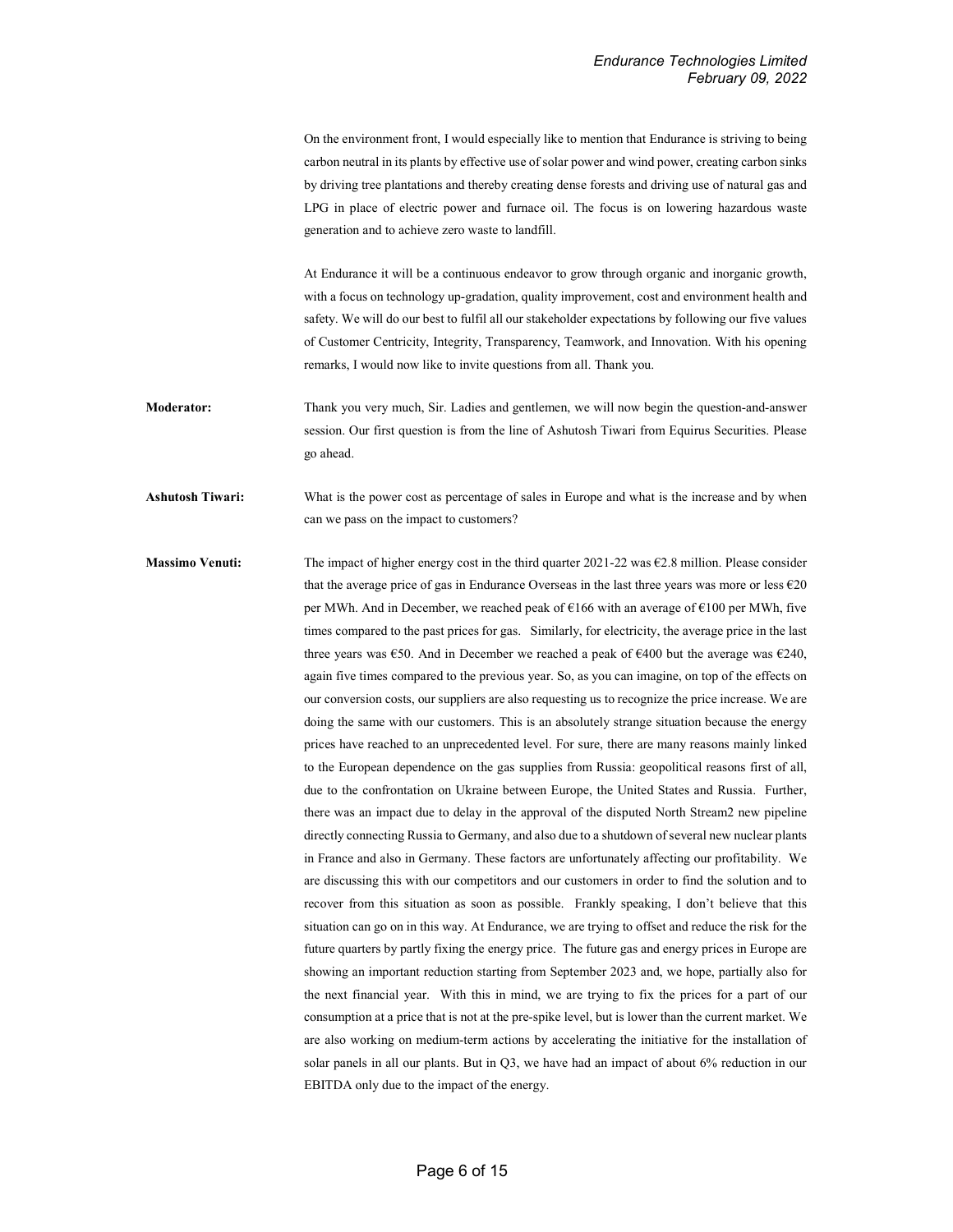- Ashutosh Tiwari: So, you mentioned that roughly there is a impact of  $\epsilon$ 2.8 million in this quarter due to power cost?
- Massimo Venuti: Yes. In this quarter, we have recorded a turnover of €47.6 million Higher energy costs had a 6% impact on in our EBITDA.
- Ashutosh Tiwari: And can you share that the sales EBITDA and the PBT number or PAT number in this quarter in Euro terms?
- **Massimo Venuti:** Absolutely yes, we closed the quarter with  $647.6$  million turnover and  $65.2$  million EBITDA, which is 11% and  $\epsilon$ 1.1 million of net profit which is 2.4% of turnover. Without the impact of energy and aluminum increase, the EBITDA margin would have been 17.8% substantially aligned to our previous year level. In the previous financial year, we closed the quarter with around 18% EBIDTA margin, and without being run over by energy prices, it should have been 17.8% in this quarter.
- Ashutosh Tiwari: Okay. So, if I get it correctly, power cost will probably take some time but aluminum cost will that be pass on with the quarter lag?
- Massimo Venuti: Yes, in fact aluminum is not a problem because we recover everything by pass-through. But if you have an increase in prices of aluminium, this can impact the representation in terms of EBITDA %. The EBITDA of the quarter has been 11% and without the increase of aluminium, the EBITDA should have been 11.6% And so it means that EBITDA margin fell by 0.6% only due to the increase of turnover due to the increase of aluminium prices.
- Ashutosh Tiwari: Okay, got it. Secondly on this drive shaft business that we discussed about India. So, what business we have got, and what's the timeline especially in the EV products over there?
- Anurang Jain: We are starting with Bajaj Auto in May 2022. There is line of sight with Bajaj, TVS, Mahindra. We think we should do about Rs. 2000 million by FY25. We are starting volumes of the threewheeler requirements of Bajaj. We are in advanced stage of talks with TVS as well as Mahindra for three wheelers and four wheelers. So, volumes are quite good and as long as the threewheeler industry is doing well, there's a very, very good potential for us to grow fast. This is a new product for us. This is a high technology part with lucrative margins. The major competition is GKN and Nexteer , both in a way international companies, so there's a very, very good scope of growth. The market in India is about Rs.20,000 million, and we already have filed for five patents to make our product much more competitive, superior in terms of safety. We have also filed one patent for our low-cost electronic version. So, like I've always said, we start a bit slowly but then we will pick up fast.
- Ashutosh Tiwari: So, the current business that we got is mainly for your normal CNG or petrol vehicle IC engine, it's not for EV right now?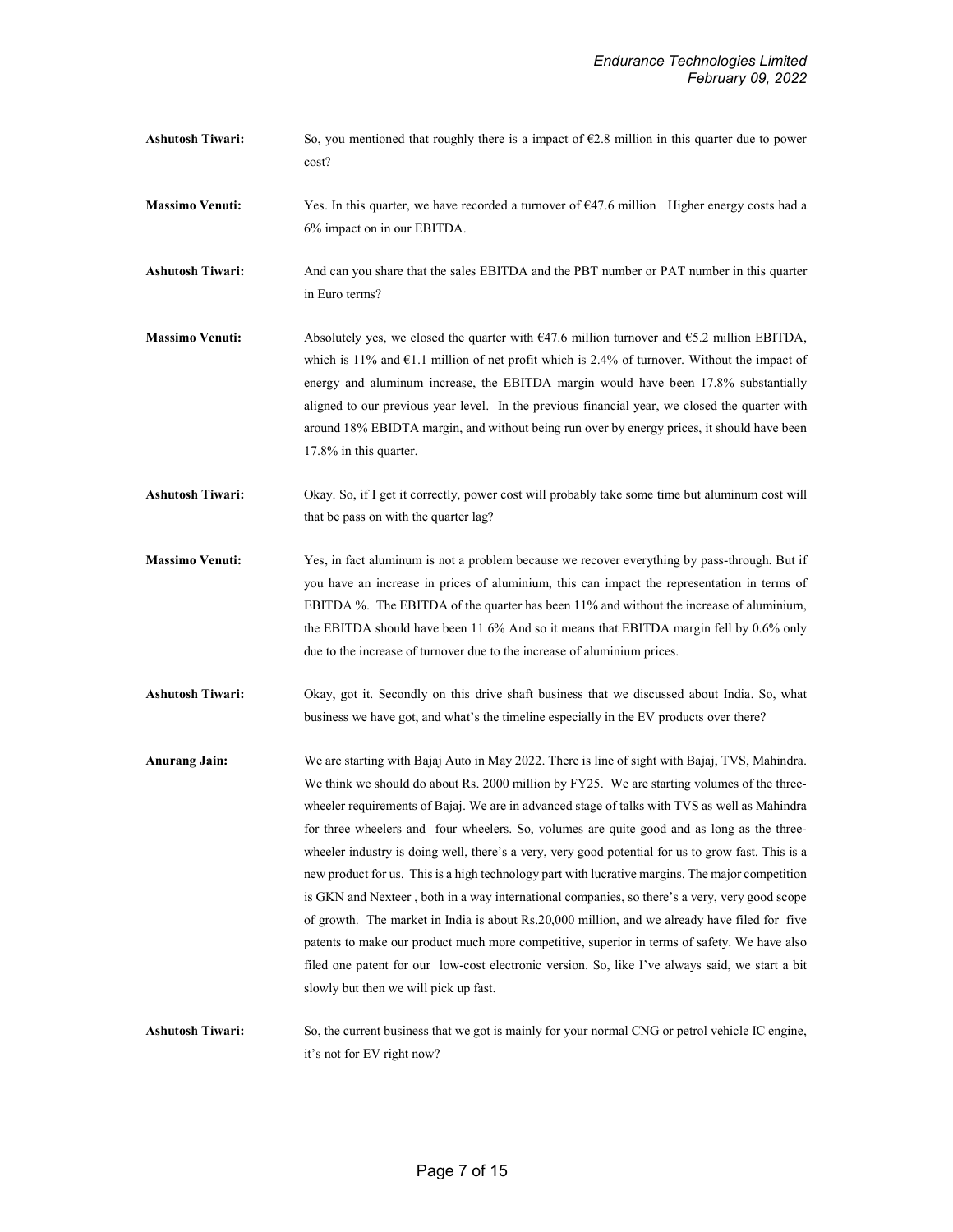Anurang Jain: No, right now it's not for EV but we are discussing for both TVS and Mahindra for the EV and also in future with Bajaj, because Bajaj will also need it because the driveshaft is required, irrespective of vehicle being CNG or petrol or EV, so it's required for all applications.

Moderator: Thank you. Our next question is from the line of Arvind Sharma from Citi. Please go ahead.

Arvind Sharma: Sir, first of all would be the question on the Indian operations' reduced gross margin. You cited the reason as increase in aluminum alloy prices and chip shortages. In future, do we expect to see a reversal of these cost pressures going forward?

Anurang Jain: It depends on the market. Steel is already softening. Right now, aluminum alloy has not softened, but we'll have to wait and watch. The increase in third quarter was unprecedented if you ask me. So, I'm hoping this quarter, there would be a softening overall on the RMC rates. So let us hope for the best. Among the key reasons for lower margins, one is for the RMC but the second is regarding us having lost a lot of our premium business of 150 cc+, due to the chips issue.

> In ABS where we have a capacity of 400k per annum, we are starting with Royal Enfield. The orders are there, the problem is the ABS ECU chips. Against order of 30,000-35,000 numbers, we are doing 10,000 currently. A lot of our high-end products - front fork, shock absorbers, clutches, brakes – all are affected due to chip shortage. I was talking to one of our major OEMS; they are losing 40,000 units a month on the high-end vehicles because of the chip shortage. I learnt that there is a strong pent-up demand which is building up. As soon as this chip supply recovery happens, which should happen from March 2022, there would be a pretty decent growth in premium two wheeler volumes from the first quarter of next year. Material costs may be softening a bit but are difficult to predict. Despite our costs actions on consolidation and having a strong vendor base, we are affected when we lose the economies of scale. We have plants which were setup for Hero or HMSI in Halol, Sanand and Kolar. When the volumes go down then the economies of scale are lost . You have to keep in mind that margins also depend on economies of scale in each plant. So, that is where we have suffered in Q3.

Arvind Sharma: Sir, thanks for this. Were raw material prices pass through or did we take the hit on earning?

Anurang Jain: The raw material prices are of course passed through. Only in case of HMSI, which is our second largest customer, it comes with a one quarter lag. Sometimes there are certain spot increases, which I mentioned earlier also, or sometimes we have certain increases like silicon price increase in Q3 which are not passed through. Silicon is required for our alloy wheel production. For sudden increases, which happen in a short term, the customer may not pay. There could be a difference due to unusual increases, say of silicon which is about 6.5% to 7% of aluminum alloy A356 which we use for alloy wheel. So this kind of things we have to bear. The last five quarters has been just crazy and erratic which we have not seen before. Normally the material prices are all passed on. There is no issue there, but what happens is a mathematical calculation which I've always mentioned that when our RMC goes up, despite pass through, there is an adverse mathematical impact on the EBITDA margin.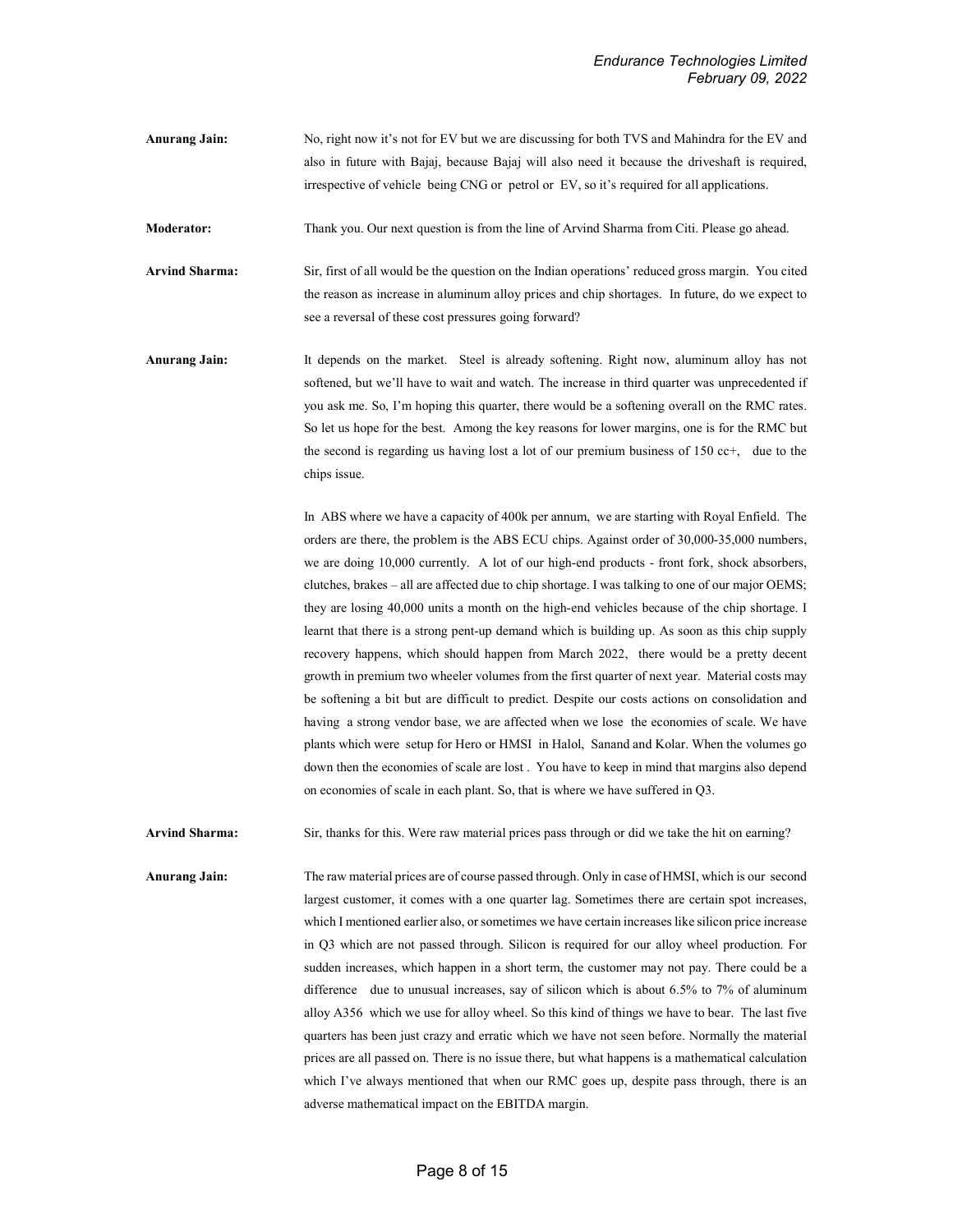Arvind Sharma: What is the likely revenue contribution from the new drives haft products?

Anurang Jain: In driveshaft, our differentiating USP would be competitive pricing and performance, which we will achieve through the patents we have filed and our world class manufacturing plant. I would like to invite you to Aurangabad to witness one of the best plant we have in terms of automation. We would like to get maximum market share, at least for three wheelers. I don't want to put up a figure. Penetration into four wheelers will take some time, because there we are going to go step by step. I have already indicated to you about Rs.2000 million revenue likely in three years that we would like to do, based on the line of sight we have. The three-wheeler market in India is roughly one million vehicles annually

Arvind Sharma: The Maharashtra government incentive - is it done for good or can it come back over the next quarters?

Anurang Jain: We still have incentive booking left for the next three years. So, similar quantum of incentive which was booked in this year will be booked in the next two years also and a smaller incentive in the third year. This is against the Maharashtra 2013 scheme. But having said this, we have also applied for the 2019 scheme of the government of Maharashtra, which is based on a minimum investment of Rs.3500 million. So, once we cross it, which should be by the end of this calendar year, then we are eligible for a second incentive under the 2019 scheme. We will tell you the details once we get the eligibility certificate. Waluj is a great area to be in, because whether you invest for electric vehicle or any other products, you get significant amount of incentive. For us these project based incentives are as attractive as PLI incentives or EV incentives, if not more. So to answer your question, next two years will be similar incentive amount as in this financial year. And third year will be a smaller, and plus we hope to add the 2019 scheme incentives in future. We will share details once we get the eligibility certificate, which is likely in a few months.

Moderator: Thank you. We'll take the next question from the line of Jinesh Gandhi from Motilal Oswal Financial Services. Please go ahead.

**Jinesh Gandhi:** What would be the order book from Bajaj Auto in this Rs. 5884 million -order book ?How much would be for driveshaft?

Anurang Jain: Bajaj Auto orders are not part of the Rs. 5884 million amount that I mentioned. Don't ask me to give you further figures, as I will not be able to answer. I can only say that it's a pretty decent order book even for driveshaft. Otherwise we would not have done do investments unless we see a very good future. You are invited to see our plant in Aurangabad.

Jinesh Gandhi: Right. Secondly is there any synergies with the existing business, with drive shaft business or this is pretty different?

Anurang Jain: This is completely a new product vertical, mainly for three and four wheelers. The synergy could be in terms of operational efficiency and the support system of our suppliers, including some of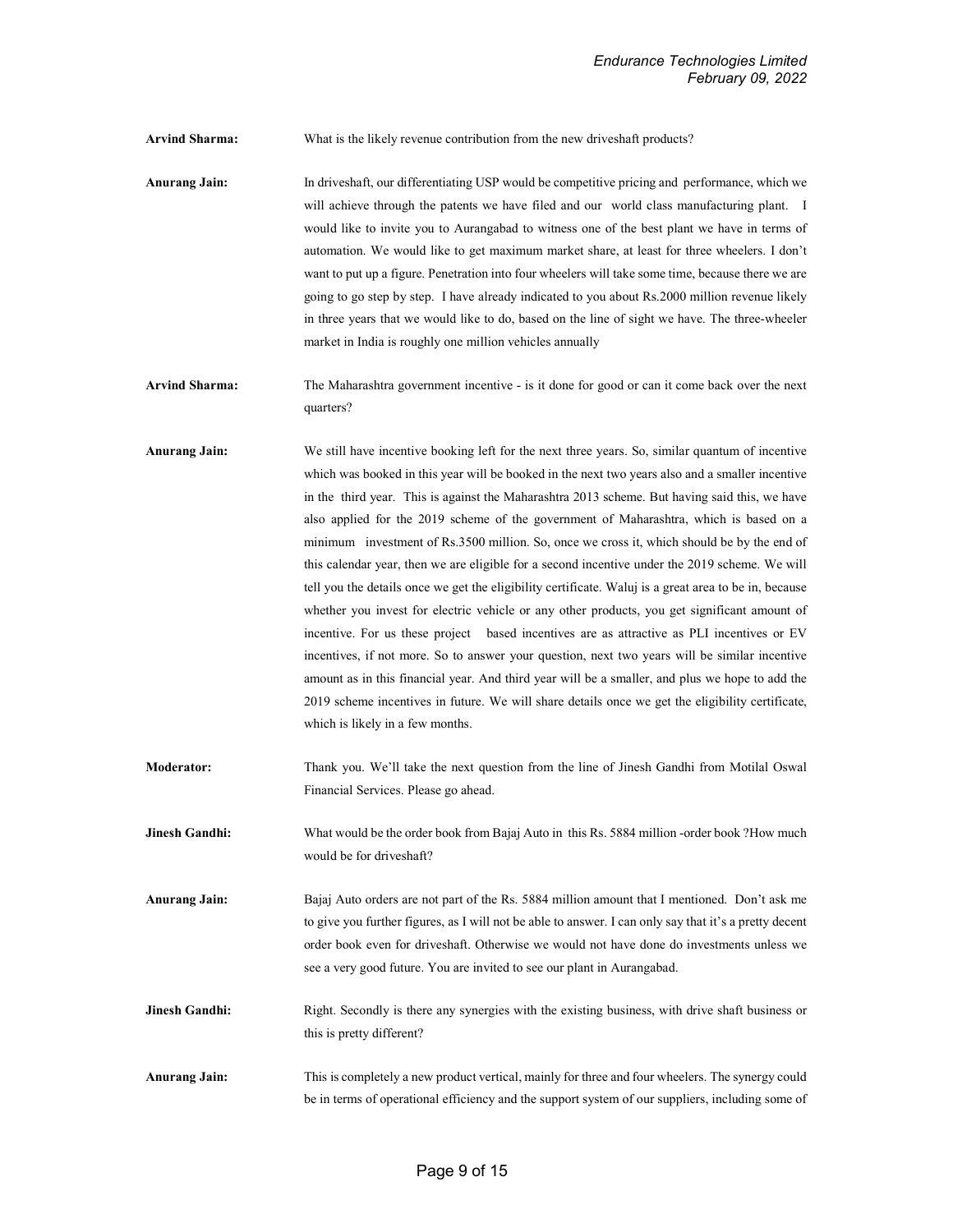our existing outsourcing suppliers which we can use. However, it's a completely new process, a completely new set of operations. It's a very good high-tech area to be in, and the margins are pretty good.

**Jinesh Gandhi:** And this product is developed in-house or we have any technology partners for this?

Anurang Jain: No, this is all done in-house by our team. Therefore we have filed five patents. I've not been talking about it, though we have been working on this for the last two and a half years. Our plant is now set up and we are going to start SOP in May. A lot of work has gone into this, and we have a very good talented team.

Jinesh Gandhi: Got it. And you talked about Rs. 200 crores of revenue FY25, this would be largely from three wheelers?

Anurang Jain: Indeed, mostly from three wheelers and a bit from four wheelers. We are in touch with many four wheelers companies and three-wheeler companies. We are in advanced talks with TVS and Mahindra, and we have got the order from Bajaj. The potential is Rs.20,000 million which is larger in the four-wheeler, I agree. So, we have a long way to go. Rs. 2000 million in FY25 is our indicative line of sight.

- Jinesh Gandhi: Okay. Second question pertains to the impact of aluminum prices or other overall commodity prices in India business, particularly in third quarter and how do you see that in the fourth quarter?
- Anurang Jain: In the fourth quarter, overall material cost may soften a bit. Aluminium alloy has softened in certain areas, but not in all areas. It has softened compared to Q3 for alloys which are used in a major part of our two-wheeler and three-wheeler casting applications, but when I look at our smaller aluminum alloy wheel business they are affected due to the silicon increase, basically due to shortage from China. But compared to last quarter, RMC will soften Yes, that's for sure.
- **Jinesh Gandhi:** But the stock aluminum prices have been increasing quite substantially even now. So, that should not have any vertical impact on our RMC in next six months?

Anurang Jain: I don't see in this quarter RMC doing any worse damage than it did in last quarter. So, it has softened. We have seen a softening in certain steel prices, and aluminum alloy which we use for majority of our two or three-wheeler castings, other than alloy wheel. , There, we will have to wait and watch as these things are outside our control. Also, this mathematical effect is totally outside our control, because aluminum castings is a large part of our business and also we use a lot of aluminium in proprietary parts. So when aluminium prices goes up like this, it definitely affects our EBITDA margin percentage, because of the RMC percentage increase.

**Jinesh Gandhi:** Right, any sense on how big is aluminum as a percentage of our RM cost?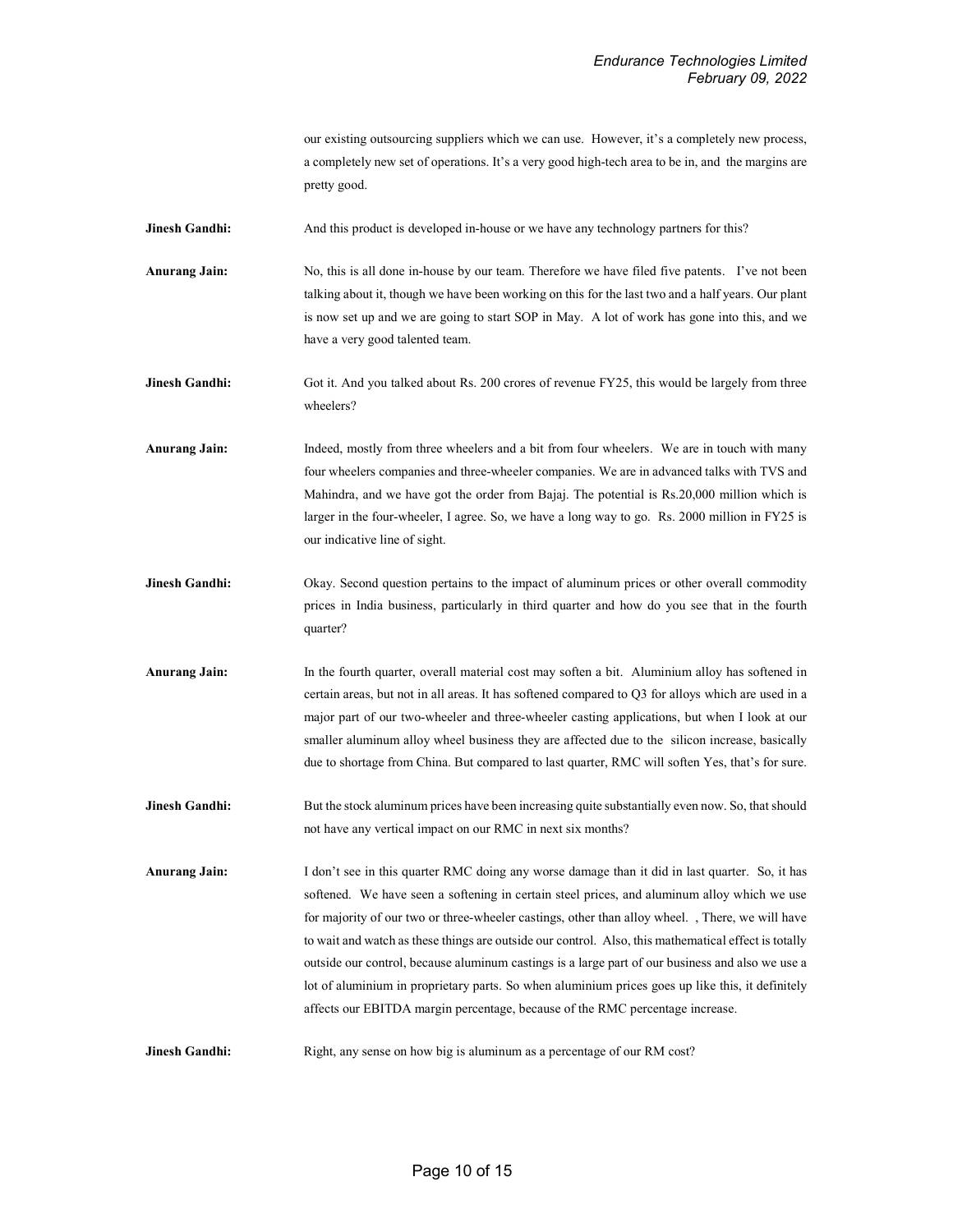- Anurang Jain: I don't have that figure. I can just tell you that with alloy wheels, our casting business in India is slightly above 40%, and aluminium is the key raw material there. Also, we have some aluminum parts in our front forks, our shock absorbers, and our clutch assemblies.
- **Jinesh Gandhi:** For the third quarter in European operations, we had about 60 basis point impact of RM cost. Similarly for India operations, any number which you can share as the RM cost impact in Q3?
- Satrajit Ray: The difference between Europe and India is that, as far as European power cost is concerned, that hit the bottomline in absolute monetary value. Whereas, in India what we are talking about is when aluminum price changes, which we get back except for one customer where it happens with a time lag of one quarter. There could be some stray cases like silicon price increase where this could not come back. So, the situations are different here. In India, the margin drop in percentage terms is explained partly by the huge increase in our raw material prices. But if you want to understand the absolute rupee drop, the reasons are volume drop, particularly for high end products. You may recall that Mr. Jain had said in his initial remarks that, on one hand our prices have risen due to higher raw material costs , so the sales number in rupee value don't look too bad, but the volume drop has been substantial. And in that volume drop, we have lost some high-end products so there is a mix effect also, which led to lower EBITDA.
- Moderator: Thank you. We will take our next question from the line of Ronak Sarda from Systematix. Please go ahead.
- Ronak Sarda: Firstly just a clarification on Europe I did not get what Massimo mentioned on power cost. Is it a onetime impact or this will continue till Quarter 2 of FY23?
- Massimo Venuti: We have reached the peak energy prices in the month of December, 166 Euro per MWh for gas and 400 Euro per MWh for electricity. For Q3, the average is 105Euro for gas and 240Euro for electricity - the energy cost is certainly five times compared to the past. The situation continues to be very tough. And it may remain so for some time. It is absolutely important to understand what we can do with our customer and we are discussing with them.
- Ronak Sarda: So for the next maybe couple of quarters we should assume the current run rate of margin at around 10% to 12% as a steady state margin, will that be a fair assumption?
- Massimo Venuti: In this quarter, we have had not only the impact of energy cost but also the market loss of 23.4% compared to the previous year and 30% compared to pre-Covid. In the first quarter of this calendar year, we are seeing an increase of volume, after many quarters of continuous reduction of volume. So I hope that with the increase of volume we can compensate part of this increase of the energy costs and we can improve our profitability.

If you consider the average now against the peak of December, there is more or less 40% of reduction. Nonetheless, in the current quarter we are seeing a price still almost 5 times compared to the levels of the past for gas and also for electricity.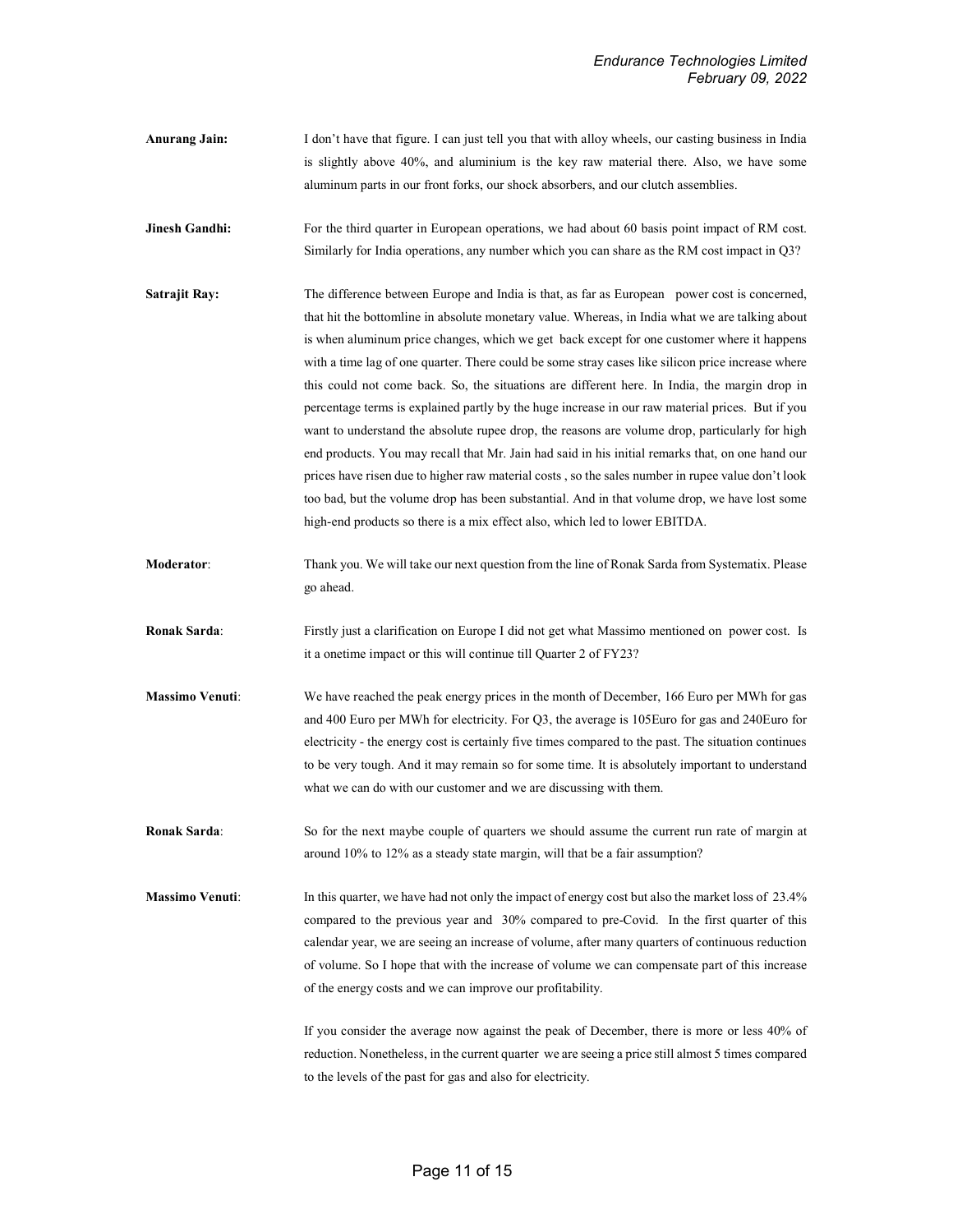Ronak Sarda: I understand the impact of commodity prices on your revenue and EBITDA percentage. Prices of commodities have been increasing for last four to six quarters and you were able to navigate the impact. So, is there a one off in this quarter?

Anurang Jain: The Q3 two-wheeler volumes were down by 19.7%. Volume drop has had an adverse effect. Moreover, our premium products with high value add going into 150 CC plus vehicles- front forks, shockers, brakes including ABS have taken a beating. We are losing sales corresponding to 40,000 vehicles a month mainly in the 150 CC plus segment. Our sale value is looking better than last year because of raw material price increase. The volume has actually dropped in all the premium products because of the chip shortage affecting production at OEM end. On chip shortage, I am hearing that the situation should start improving from March. If that happens, then premium vehicles volumes will go up. I also believe that the COVID-19 is subsiding which may also improve sentiment especially in rural markets. This year HMSI took a huge beating in scooters segment. Once the sentiment improves, I think the rural market and the lower end twowheeler market should also do well. I am an optimist and I have gone through lot of ups and down in this 34-year journey. So the market has to come back and most OEMs I have talked to think there is a huge pent-up demand building up. So, what I am trying to tell you is that the volumes have dropped and that is where I am losing contribution. Secondly, not achieving the economies of scale in Sanand , Kolar and Halol plants have affected our results. These economies of scale can incrementally come back once volumes get back to normal. So we have to see the plant wise margins. That is why our focus in Endurance is to make our plants multi-OEM and multi product. Our focus for the future is to take care of these volume related risks.

Ronak Sarda: So once the volumes pick up, we can easily go back to 14% to 15% in EBITDA margin. Is that a fair assumption?

Anurang Jain: Once the raw material prices go back to normal, that is no issue for us. Mathematically also this normalizes our margin percentage to a range of 13% to 14%.

Ronak Sarda: What was the Maharashtra incentive in 9-month FY22?

Anurang Jain: We accrued incentive in the first 6 months only. We had booked Rs.590.43 million and a similar amount will be booked in the next two years of FY23 and FY24. In FY25, there will be a smaller figure. Moreover, we have already applied for the 2019 scheme. We should get that eligibility by the end of this calendar year once we reach investment of Rs. 3,500 million in the area of Aurangabad/Waluj. So that will be of course extra to this.

Ronak Sarda: And how is the ramp up for Hyundai and Kia in the four-wheeler?

Anurang Jain: So that ramp up is going well in the Vallam plant. We are increasing our sales with Hyundai, Kia as well as for Royal Enfield. We have won the non-automotive business for a 5G telecom infrastructure player and a generator manufacturer which are additional orders of Rs,1,000 million which will also start from April 2022. So Hyundai, Kia is doing well. We have a new order of Alloy wheels from TVS of Rs. 1,440 million starting from June in a phased manner.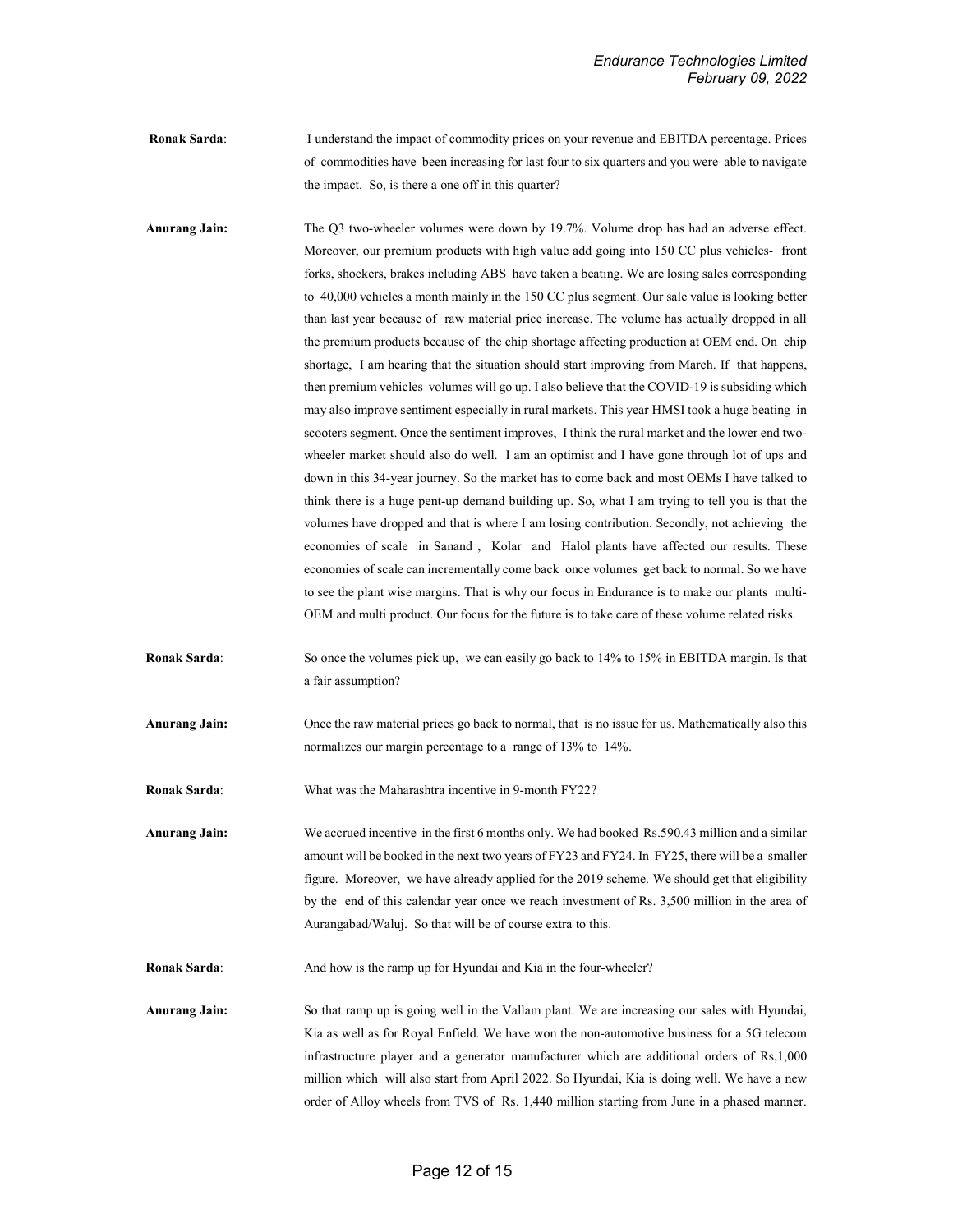So, I mean we are going all out after business. So already in the first three quarters of FY22, we have won more business compared to the whole year of FY21.

Ronak Sarda: I wanted to understand the ramp-up. Is the plant breaking even as we anticipated?

Anurang Jain: So these plants - Sanand, Vallam as well as Narsapura all are doing okay. But the volumes make a big difference in the economies of scale and incremental margins. So that is what we are looking to get back with a better situation after the COVID goes down, sentiments go up and the chips supply increases. This is the last thing we expected- chip shortage has become a major concern. We have ABS orders of 40,000, I can supply 40,000 a month, but off-take is low because OEMs cannot produce without chips. I just hope it goes back to normal fast because I have always said since the IPO, external environment is not in our control. We will do the best on matters in our control.

Ronak Sarda: For Ather and Polarity can you just repeat the numbers?

Anurang Jain: We have won about Rs. 1,390 million of EV orders in India, including from Ather for the brakes and from a company called Polarity which is coming up with smart bikes. I believe the Maharashtra government has waived off GST for the first 70,000 vehicles. This smart bike is for Rs. 40,000 and it is a very good bike. Their factory is situated in Chakan Pune and they are starting probably in the second half of FY23. It is a good order for brakes and suspensions. We hope to give all of you more good news as we are engaged with each and every EV player . So, we are very much targeting the EV market and like I said also looking at new products apart from the drive shaft. So we are at quite an advanced stage for new offerings and we will let you know when something concrete happens.

Moderator: Thank you. The next question is from the line of Aditya Jhawar from Investec Capital. Please go ahead.

Aditya Jhawar: So on margin again is there an element of unabsorbed commodity inflation and you have not been able to pass on higher costs to some customers. Other than HMSI, which customers have requested for a delay in accepting the price increase?

Anurang Jain: All customers have agreed. On price increase, I may ask for 25 they may give me 23. That could be a small loss sometimes. Also, the spot increases and the silicon type increases for alloy wheels have to be absorbed. Though these are tough to get, we try our best. Of course, due to the HMSI lag also, we have lost out in Q3 . We hope to get that largely back in Q4, but otherwise RMC is a pass through.

Aditya Jhawar: Can you help us understand your broader thought process on Veicoli- are you considering getting the product in India and expanding our hardware capability to include more software and then possibly even expand to electric vehicle components?

Massimo Venuti: Endurance Overseas acquired 100% stake in Veicoli SRL on 12 November 2021 for €0.7 million. Veicoli SRL is more a software company and provider of fleet management services.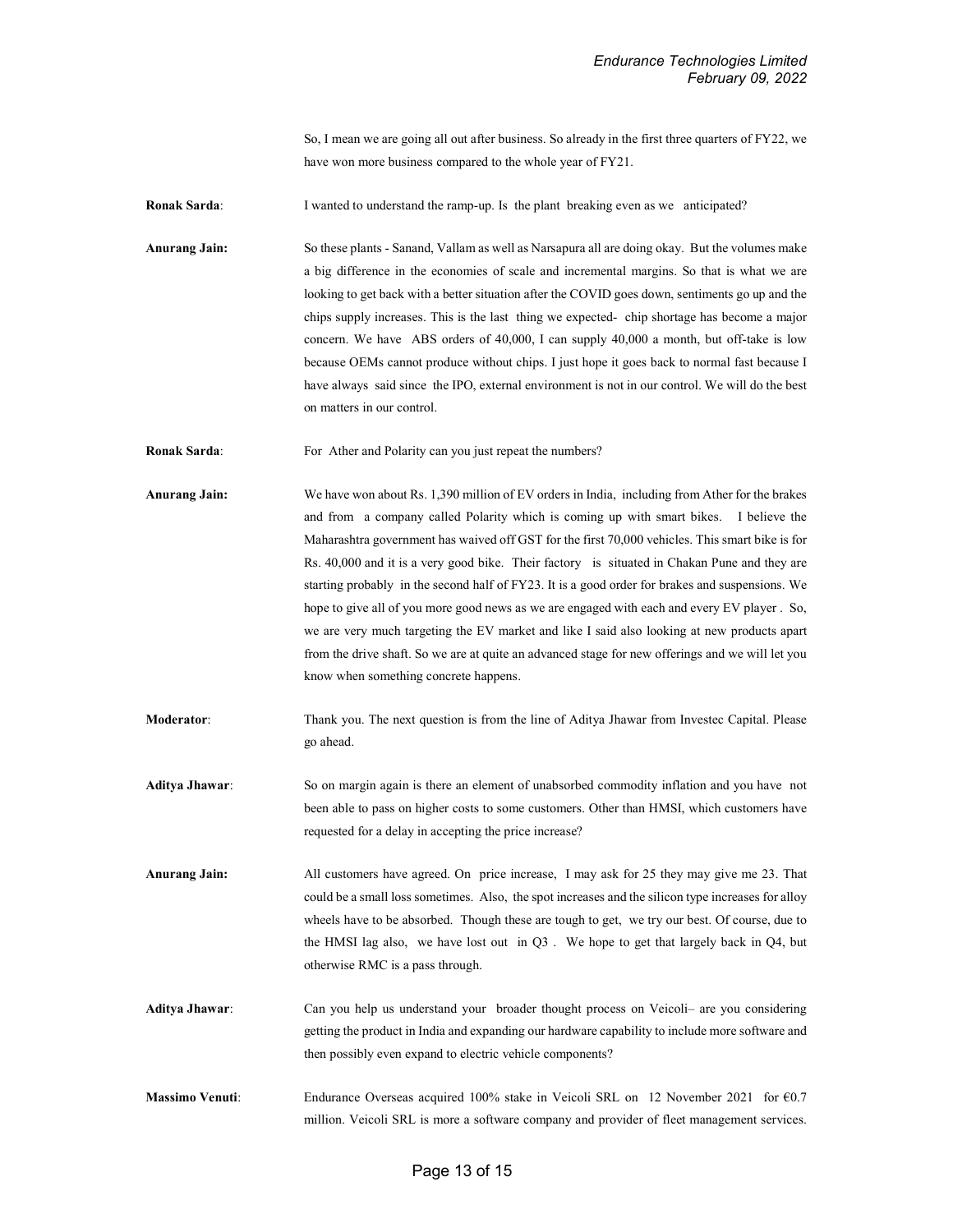It's software platform enables fleet operators to increase efficiency, lower cost of maintenance and monitor style of driving from the safety perspective. We believe that these acquisitions can allow Endurance to get a different and wider vision about the mobility. In the previous 12 month period ended December 2021, Veicoli has revenues of about €500,000 with an EBIT/ EBITDA of €70,000 and net profit more or less zero. This is a small company having the ex founder and now three employees who have software skills and existing customers. We believe that we can make synergy in our activity, as we can deploy applications and software for our existing business considering that we are developing the aftermarket for Adler/ Grimeca products. Also, in our plants we have a high level of automation. Therefore, it is important to have this knowledge inside. Of course, our expectation is to grow also in their specific business. We are going to reinforce the commercial activity, hire a few more people and try to increase our turnover. We believe we will be able to grow, by exploiting the potential of this company to meet market needs considering also that it has the backing of Endurance.

- Aditya Jhawar: In this quarter, we have seen a decline in depreciation sequentially both for the India and European operation. Could you please explain that and should we take as a current quarter run rate as a more sustainable number?
- Satrajit Ray: This quarter, the depreciation that we booked is Rs.50.4 crores and last year corresponding quarter was Rs.52.6 crores . This amount has an impact because depreciation of dies follow a different pattern of depreciation vis-a-vis other assets. It is based on the number of shots.. So if die depreciation reduces due to lower volume in our die casting plants, you will see an impact like this. Q3 FY21 volumes were great, so that is why you saw Rs. 52.6 Cr. Q3 this year, the volumes are not so great, so you are seeing Rs.50.4Cr on account of lower depreciation of dies.
- Moderator: Thank you. Our next question is from the line of Pramod Amte from InCred Capital. Please go ahead.
- Pramod Amte: For drive shaft, will you be buying the forgings or will you be making in house?
- Anurang Jain: The forgings will be bought from outside. We will be doing only the subsequent machining operations, the surface treatments as well as the assembly.
- Pramod Amte: And will it also expand your scope and addressable market considering that you are now entering into power transmission type of products - will you look at more products like that?
- Anurang Jain: Right now we are in the process of studying quite a few products. Some are at a very advanced stage. Most are EV agnostic or required for EVs.
- Pramod Amte: And would you like to name few of them?
- Anurang Jain: I cannot name them. I did not name the drive shaft for last one and half years. I cannot name the products because it is too sensitive for the competition and others.